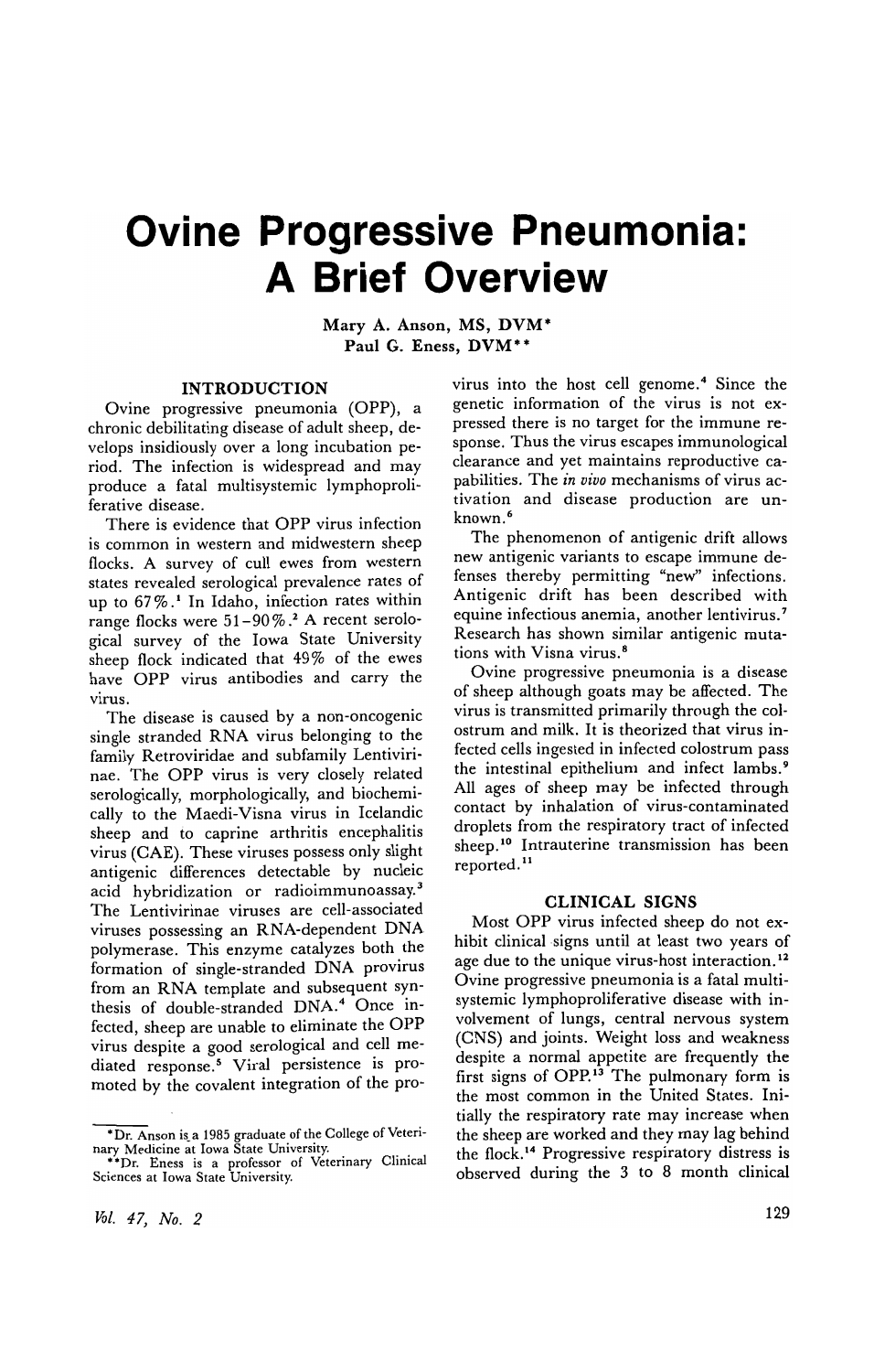course. 15 Sheep are afebrile unless a secondary bacterial pneumonia occurs.

Sheep with CNS involvement exhibit hind limb ataxia progressing to paresis. The extensor muscles are involved first resulting in involuntary flexion of the fetlock and pastern joints. 16 Tetraplegia completes the clinical course.

·Chronic non suppurative polyarthritis is a recently reported feature of natural and experimental OPP virus infection. 15.17 Severe swelling of bursae and affected joints, usually carpal and tarsal, with lameness and emaciation were seen.<sup>17</sup>

The pneumonic, neurologic, and arthritic forms of OPP can be observed naturally within the same flock and have been experimentally reproduced.<sup>15,18</sup>

#### **DIAGNOSIS**

Tentative diagnosis of OPP can be made from history, clinical signs, and a seropositive test. Due to widespread seroconversion to OPP virus, definitive diagnosis is established post mortem based on typical lesions and or virus isolation.

Serological tests used to detect OPP virus antibodies include enzyme-linked immunosorbent assay, agar gel immunodiffusion test (AGIDT), and an indirect immunofluorescent test. The three methods are equal in sensitivity and specificity, but the AGIDT is usually employed for simplicity.19 The National Animal Disease Laboratory performs AGIDT for OPP and CAE antibodies, as do the Minnesota and Washington State Veterinary Diagnostic Laboratories.

Actively acquired precipitating antibodies to OPP virus are slow to develop.<sup>5</sup> Once infected, the animal is a persistent carrier and potential shedder of OPP virus for life, despite high levels of circulating antibodies.

The virus is strongly cell-associated and usually requires co-culture techniques for isolation.<sup>15</sup> Viral antigens can be detected in the indicator cells by immunofluorescent staining.

At necropsy the affected lungs are gray to pink-brown and do not collapse when the thorax is opened. They are heavy and exhibit 3-5 mm gray foci on cut surface. Tracheobronchial lymph nodes are enlarged and edematous.<sup>13,15</sup> Microscopically there is a chronic interstitial pneumonia characterized by thickened intralveolar septa. Perivascular

and peribronchial lymphoid hyperplasia is observed. 13.15

The CNS lesions in sheep affected with the neurologic form of OPP are seen only on histologic examination. Perivascular cuffs of lymphocytes, macrophages, and plasma cells associated with areas of demyelination and focal necrosis are observed in white matter of the brain. 14

With chronic nonsuppurative arthritis, the affected joints are swollen and have thickened capsules. Synovial membranes are hyperemic, hyperplastic, and brown.<sup>17</sup> Necrosis and erosion of articular cartilage occurs with reactive fibroplasia eventually resulting in ankylosis. Microscopically, hyperplastic synovium is thickened by infiltration of lymphocytes and plasma cells. Compression of articular cartilage and subchondral bone is seen.<sup>15</sup>

Lymphoid hyperplasia in intralobular and periductal 'areas of the mammary gland resulting in a hard indurated udder is another lesion of OPP.9 Viral particles and or infected lymphocytes or macrophages are thought to be shed into the lactiferous ducts.

## **TREATMENT**

There is no effective treatment to eliminate .. OPP virus infection and no available vaccine. Palliative treatment of infected sheep possibly enhances the spread of the disease. Attempts to control OPP in flocks must be based on detecting and eradicating infected animals. Since all individuals with positive AGIDT harbor the virus, serologic testing can be used as a basis of control. A test and removal method has been used to effectively eradicate OPP virus from flocks.9 All seropositive sheep and goats on the premises and their progeny under 1 year of age are removed. The flock is kept closed and isolated. Only seronegative animals are added and annual flock serologic testing is recommended. Another control method to establish a clean flock is to isolate and artificially rear progeny on pasteurized milk or milk replacer.<sup>9</sup>

#### **CONCLUSION**

Ovine progressive pneumonia is a persistent viral disease affecting the pulmonary, central nervous and joint systems. Adult sheep lose condition and exhibit progressive respiratory difficulty. Less commonly, polyarthritis and neurologic signs are observed. Definitive diagnosis is based on history and clinical